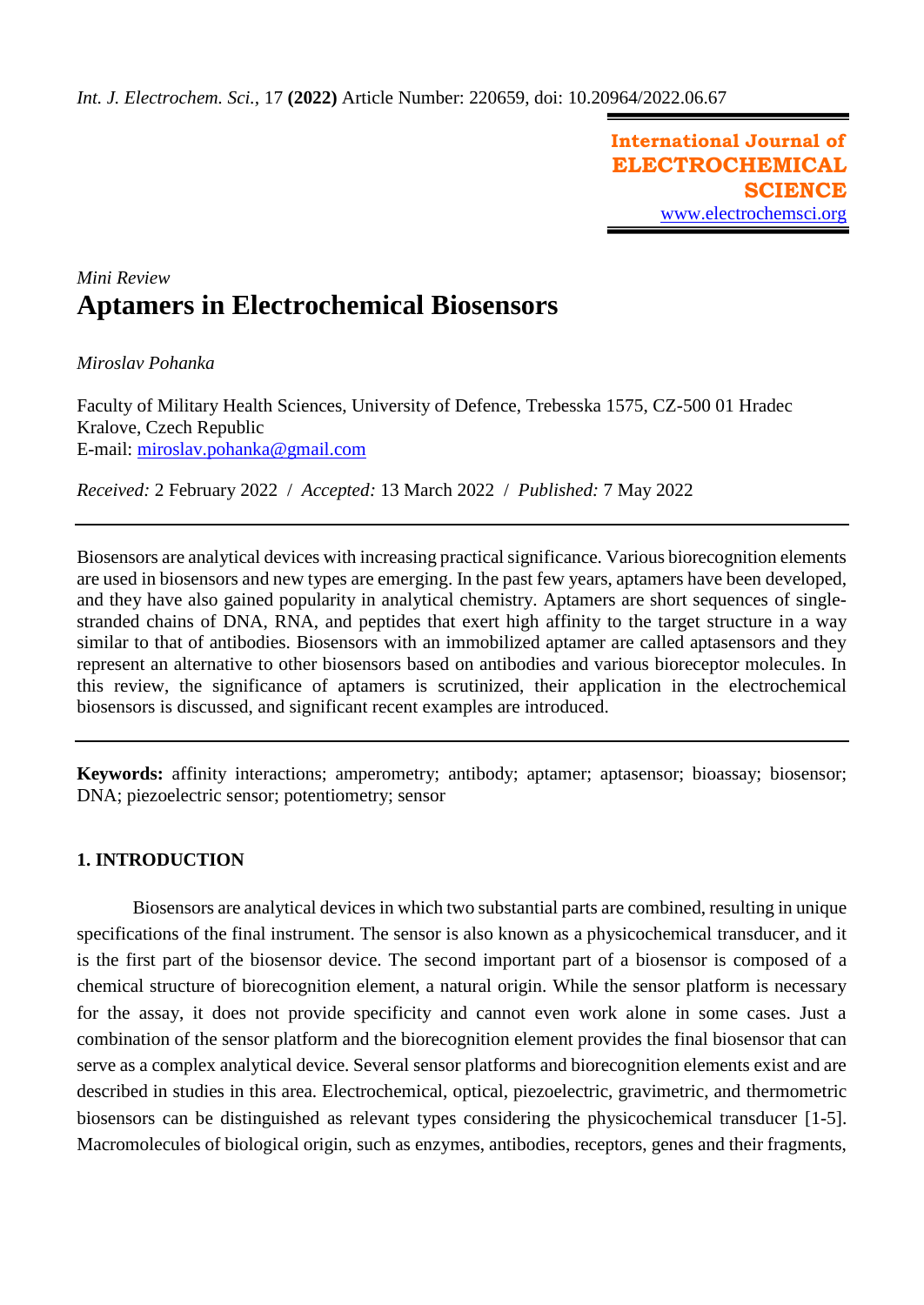whole cells, etc. can be mentioned as the biorecognition elements used for the construction of biosensors [6-9].

Extensive research on new biorecognition elements is a part of biosensor development. Discoveries in the field of biorecognition elements can further increase the practical impact of biosensors, make them more accurate, make them easier to manufacture, and exert better stability. Aptamers are emerging material that would further improve the relevance of biosensors. These molecules exert high affinity for target structures and the biosensors are called aptasensors though other studies consider aptasensors as a sole class of analytical devices [10-12]. This review covers the recent discoveries in the use for electrochemical biosensors. Relevant and recent discoveries on aptamers and their use in electrochemical biosensors are quoted in this paper.

### **2. APTAMER**

A single-stranded chain of DNA or RNA exerting affinity to a target structure is commonly considered an aptamer [13-15]. However, the term aptamer also covers purpose-made peptides being able to interact with their targets [16,17]. In the current literature, various chemically prepared and further modified peptides and oligonucleotides are called aptamers [18]. Aptamers can also be also a part of a nanoparticle or nanostructured material [19,20]. The history of aptamers began in the early 1990s. The use of single-stranded oligonucleotides described Ellington and Szostak for RNA in 1990 [21] and DNA in 1992 [22]. Peptide aptamers were developed in the following years, as described in the pioneering work by Colas et al. in 1996 [23].

The principle of application of aptamers in the biosensors is quite close to that of antibodies, and antibodies are the major alternative to the aptamers. Biosensors that contain an immobilized antibody are called immunosensors. Antibodies obtain selectivity to the immunosensor as they can adhere to the analyte with substantial selectivity [24,25]. Antibodies are chemically immunoglobulin proteins and they can be polyclonal when obtained from a whole animal, monoclonal when obtained from previously selected and cultured cells, and recombinant when methods of genetic engineering are chosen for production purposes [26-28]. The analytical use of antibodies is well known and many immunochemical methods and serological tests are based on manufactured antibodies [29]. Although immunochemical methods are traditional, they also have drawbacks. The molecule of an antibody is quite large depending on the exact type of immunoglobulin. The manufacturing of antibodies is quite an expensive process. Polyclonal antibodies should be prepared in laboratory animals. There are some ethical problems and the reproducibility of polyclonal antibody production. Monoclonal and recombinant antibodies are made by a biotechnological process, and immunoassays based on monoclonal and recombinant antibodies are quite reproducible. On the other hand, the price of such antibodies is quite high, and the large molecule of an antibody represents a limitation in methods based on nanomaterials. The molecular weight of an aptamer is approximately (depending on the type of the antibody and the length of aptamer) ten times lower than an immunoglobulin [30]. Aptamers would replace antibodies in immunoassays and biosensors in any aspect [31]. Molecularly imprinted polymers are another alternative to aptamers,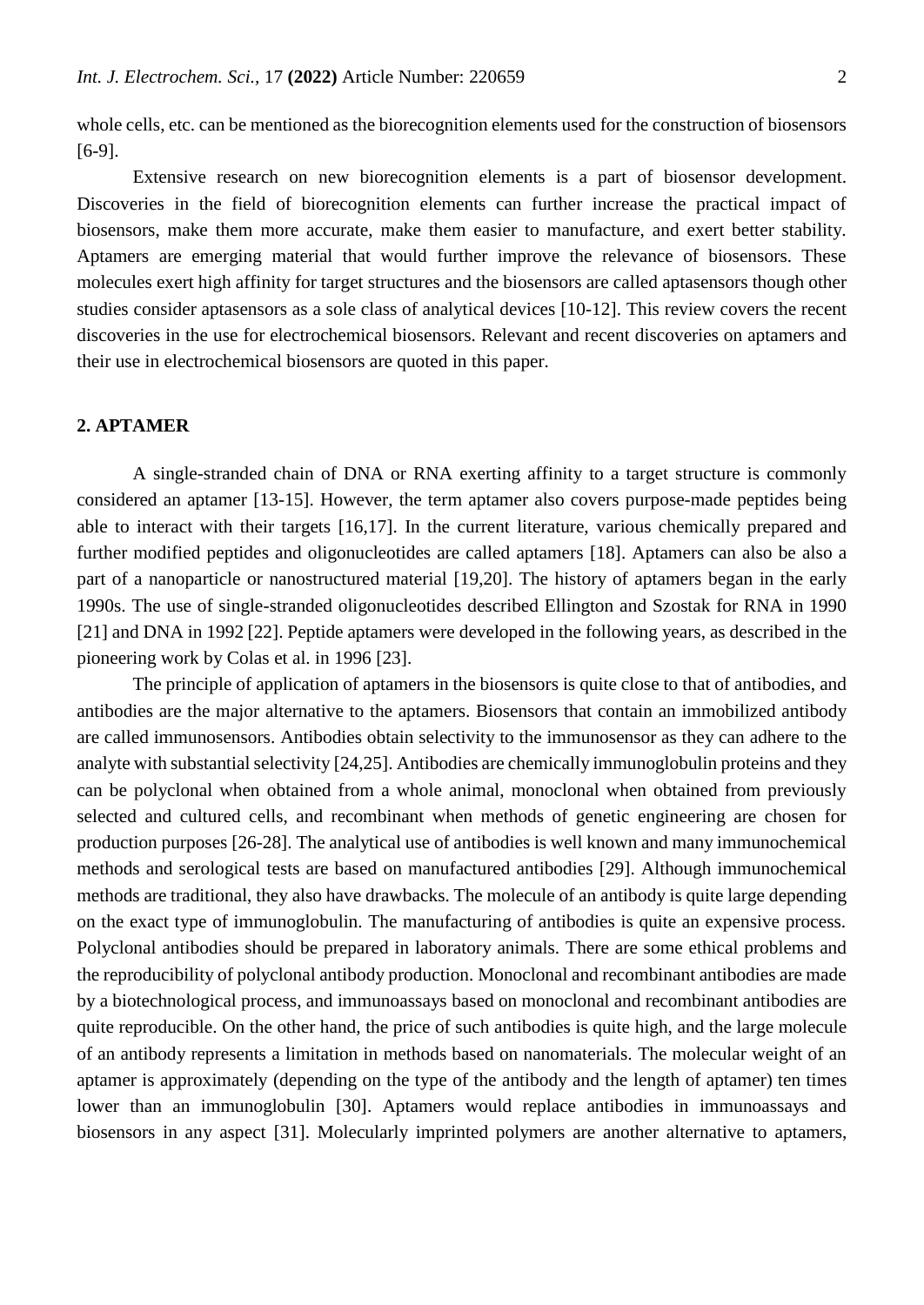though molecularly imprinted polymers are more an experimental material than an material with increased practical potential [32].

Various production technologies are known for the manufacturing of aptamers and both in vitro and in vivo approaches are possible [33,34] and there are also exist aptamer-based nanomaterials [35,36]. Aptamers made from oligonucleotides are probably the most common. Depending on the type of laboratory manufacturing of the aptamer, typical commercially available structures are oligonucleotides containing between 10 and 80 nucleotides but the aptamers sized up to 120 nucleotides were also prepared as well [37]. The typical molecular weight of aptamers presented in scientific studies ranges between 5 and 15 kDa or between 15 and 50 nucleotides [38]. Peptide aptamers are typically between 5 and 20 amino acids residues [39]. Dissociation constants for complex aptamers: target structure is in a picomolar to nanomolar scale, but some aptamers exert even affinity than corresponding to the picomolar dissociation constant [40-43]. The interaction of the aptamer with the target structure is based dominantly on non-covalent interactions. Hydrogen bonding, electrostatic interactions, and interaction through van der Waals forces can be written as the common mechanism allowing the tight bond between the aptamer and the target molecule [44-46]. Aptamers have gained high popularity as a material suitable for the diagnosis of diseases, therapy and theranostic, analytical procedures, and other applications in biomedicine [47-54]. The basic specifications is written in Table 1.

| <i>Specification</i>          | Description                                         | References  |
|-------------------------------|-----------------------------------------------------|-------------|
| The first discoveries         | RNA aptamer in 1990, DNA aptamer in 1992,           | $[21-23]$ . |
|                               | peptide aptamer in 1996                             |             |
| Chemical composition          | oligonucleotides, peptides, related structures, and | $[13-20]$   |
|                               | nanostructures                                      |             |
| Size of oligonucleotide       | The typical molecular weight of aptamers            | [37, 38]    |
| aptamer                       | presented in scientific studies ranges between 5    |             |
|                               | and 15 kDa or 15 to 50, aptamers up to 120          |             |
|                               | nucleotides also exists                             |             |
| Size of the peptide           | typically sized between 5 and 20 amino acids        | [39]        |
| aptamer                       | residues                                            |             |
| Principle of interaction      | hydrogen bonding, electrostatic interactions,       | [44-46]     |
| aptamer to the target         | interaction via van der Waals forces                |             |
| <b>Dissociation constants</b> | The picomolar to nanomolar scale is the common      | [40]        |
| for aptamer target            |                                                     |             |
| complex                       | range                                               |             |

|  |  |  |  | Table 1. Survey of Aptamers Specifications |
|--|--|--|--|--------------------------------------------|
|--|--|--|--|--------------------------------------------|

## **3. THE CONCEPT OF APTAMERS USE IN ANALYTICAL CHEMISTRY**

As mentioned above, aptamers are molecules having a high affinity for the target structures. This phenomenon predetermines the applicability of aptamers as a part of assays where an affinity interaction is expected. The typical weight of aptamers of 5 to 15 kDa makes them a very light alternative to the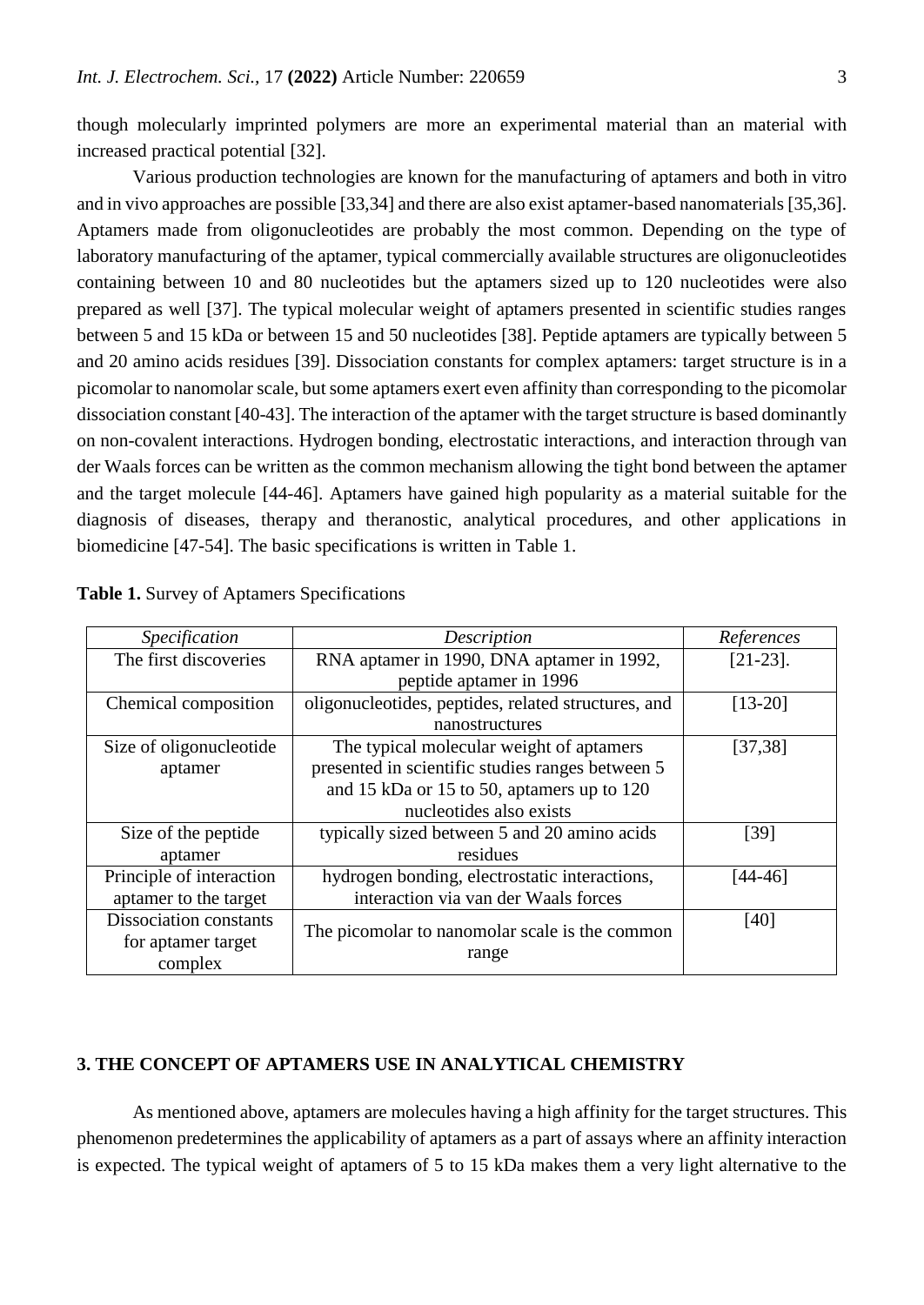other molecules. Immunoglobulin G (IgG) with a weight of around 150 kDa is 10 to 30 times heavier than an aptamer. The other immunoglobulins are even heavier. The M variant of an immunoglobulin, IgM, is a pentamer of IgG with an approximate molecular weight of 970 kDa. One molecule of IgG has two antigen-binding sites called paratopes and IgM has 10 paratopes. The aptamers are still lighter than immunoglobulins even if the mass per binding site is calculated. Lectins and receptors are other affinity molecules that are applicable for an assay. Concanavalin A with molecular weight 112 to 140 kDa [55] or a *Hechtia argentea* with molecular weight 27.4 kDa [56] can be introduced as examples. Taking into account all the typical affinity molecules, aptamers are very light, which allows them to reach a high density of affinity molecules per square or volume of a biosensor or other analytical devices. Theoretically, a higher sensitivity by a device based on aptamers can be reached when compared to immunoglobulins or lectins.

Selectivity and reproducibility are other issues that should be taken into consideration when the practical impact of aptamers is studied. Although selectivity is tested in the particular experiments that are discussed in the following, a complex study on the selectivity of aptamers versus antibodies or lectins is missing. The simplicity of aptamers represents an advantage for assay development; on the other hand, the analytical robustness of the newly prepared device should be carefully examined. Although the production of antibodies is quite a standard process with minimal malfunctions in commercially available devices and kits, aptamers should reach their reputation in the future. The economy will also play a substantial role, and mass production of either of the affinity molecules can make it a highly preferred part of an essay. Aptamers are a part of various analytical devices and methods in the current time. Various spectrophotometric, colorimetric and fluorometric assays [57-63], colorimetric and fluorometric biosensors [64-69], solid phase extraction methods [70], aptamer-assisted polymerase chain reaction [71,72], microfluidic sensors with an aptamer [73], aptamer-containing affinity columns for liquid chromatography [74] and high performance liquid chromatography-mass spectrometry based on aptamer [75] can be exampled as use of aptamer for an analysis. Electrochemical devices and biosensors are another way to use aptamers for analytical purposes [76-80]. The summarizing of analytical methods based on aptamers is written in Table 2.

| Method                                                                     | References |
|----------------------------------------------------------------------------|------------|
| Spectrophotometric, colorimetric, and fluorometric assays                  | $[57-63]$  |
| Colorimetric and fluorometric biosensors                                   | $[64-68]$  |
| Electrochemical devices and biosensors                                     | $[76-80]$  |
| Solid-phase extraction methods                                             | [70]       |
| Aptamer assisted polymerase chain reaction                                 | [71, 72]   |
| Microfluidic sensors with an aptamer                                       | $[73]$     |
| Aptamer-containing affinity columns for liquid<br>chromatography           | [74]       |
| Aptamer-based high-performance liquid chromatography-<br>mass spectrometry | 1751       |

| Table 2. Survey of analytical methods where aptamers can be used |  |
|------------------------------------------------------------------|--|
|------------------------------------------------------------------|--|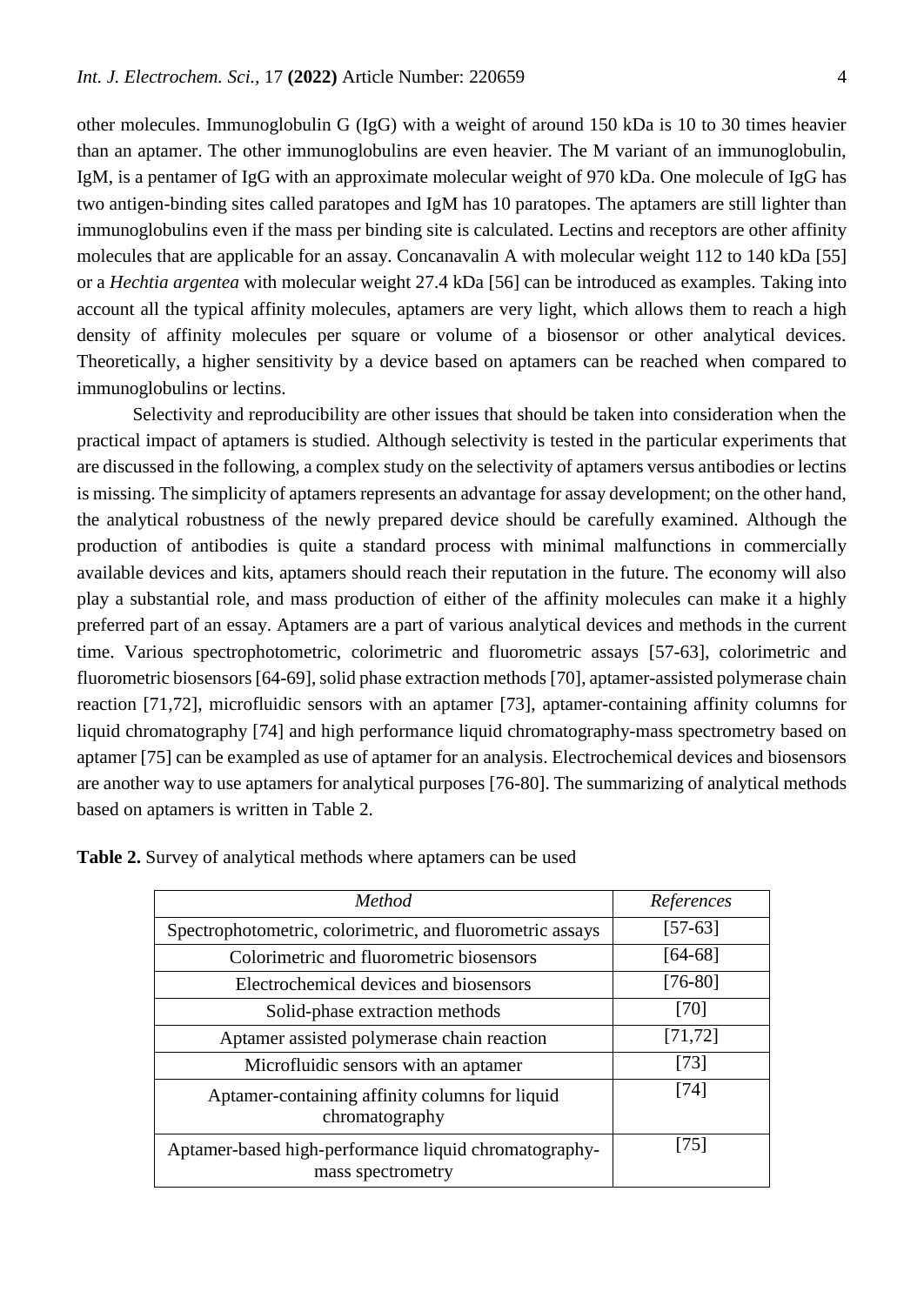#### **4. ELECTROCHEMICAL BIOSENSORS WITH APTAMERS**

Electrochemical biosensors are well-known analytical devices with a long history that have started with the discoveries of the Clark electrode and improved the Clark electrode with immobilized glucose oxidase in the 1950s and 1960s [81-85]. Since then, various electrochemical platform has been proposed for biosensors, including the platforms containing catalyzing (enzymes) or affinity (antibodies, bioreceptors) attached on their surface [86-89].

Aptamer electrochemical biosensors have been developed in several studies. Liu et al. have developed an aptamer-based electrochemical biosensor based on aptamers as a tool for the detection of mercury ions [90]. The biosensor contained gold nanoparticles covered with an aptamer-based on thymine-binding mercury cation and it was based on glass carbon electrode and differential pulse voltammetry. The electrochemical assay was able to detect  $Hg^{2+}$  with a detection limit of 0.005 nmol/l and linear range 0.01 to 500 nmol/l. The aptasensor on heavy metal assay was also developed by Wang and colleagues, who prepared an electrochemical aptasensor with an aptamer attached to a composite comprising chitosan, graphene and titanium dioxide [91]. The aptasensor detected  $Pb^{2+}$  with a limit detection of 0.33 ng/l and had a linear range of 1 ng/l to 1000 ng/l. In another work, an electrochemical aptasensor was made on fabric screen-printed electrodes and the working electrode was founded on phosphorene-gold nanocomposites and an immobilized aptamer [92]. The researchers performed their devices for the norovirus-like particle assay (artificial particles with norovirus antigens) and they were able to prove the particles with a limit of 0.28 ng/ml and linear range for the analyte 1 ng / ml to 10 µg/ml. The biosensor also determined norovirus in the spiked oyster samples with quite good recovery  $(97.2 - 104 \%)$ . Nguyen and co-workers constructed another aptasensor on microorganisms for the detection of *Staphylococcus aureus* [93]. The electrochemical biosensor worked on the principle of chronoamperometry and showed the presence of *S. aureus* in various samples with a detection limit of 39 CFU for an *S. aureus* suspension in buffer and 414 CFU for *S. aureus* suspension in tap water. In a work by Dong and co-workers, an electrochemical aptasensor with tetrahedral DNA nanostructure was developed for the fumonisin B1 assay [94]. The biosensor was able to find fumonisin B1 with a detection limit of 0.31 fg/ml and exerted a linear dynamic range of 0.5 fg/ml to 1 ng/ml. Blidar et al. prepared another aptamer biosensor: a device for the oxytetracycline assay in milk [95]. The biosensor was based on screen-printed electrodes with a gold nanostructure and an aptamer on their surface and the biosensor was suitable for the assay based on chronoamperometry, multipulse amperometry, and chronopotentiometry. Oxytetracycline was measured with a detection limit of 8.7 nmol/l and a linear range of 50 nmol/l to 1.2 µmol/l. Electrochemical biosensors based on aptamers mentioned in the aforementioned text are summarized in Table 3.

**Table 3.** Electrochemical biosensors with aptamers

| <i>Description</i>              | Analyte   | <i>Specifications</i> | References |
|---------------------------------|-----------|-----------------------|------------|
| Glass carbon electrode and      | $Hg^{2+}$ | limit of detection    | [90]       |
| differential pulse voltammetry, |           | $0.005$ nmol/l and    |            |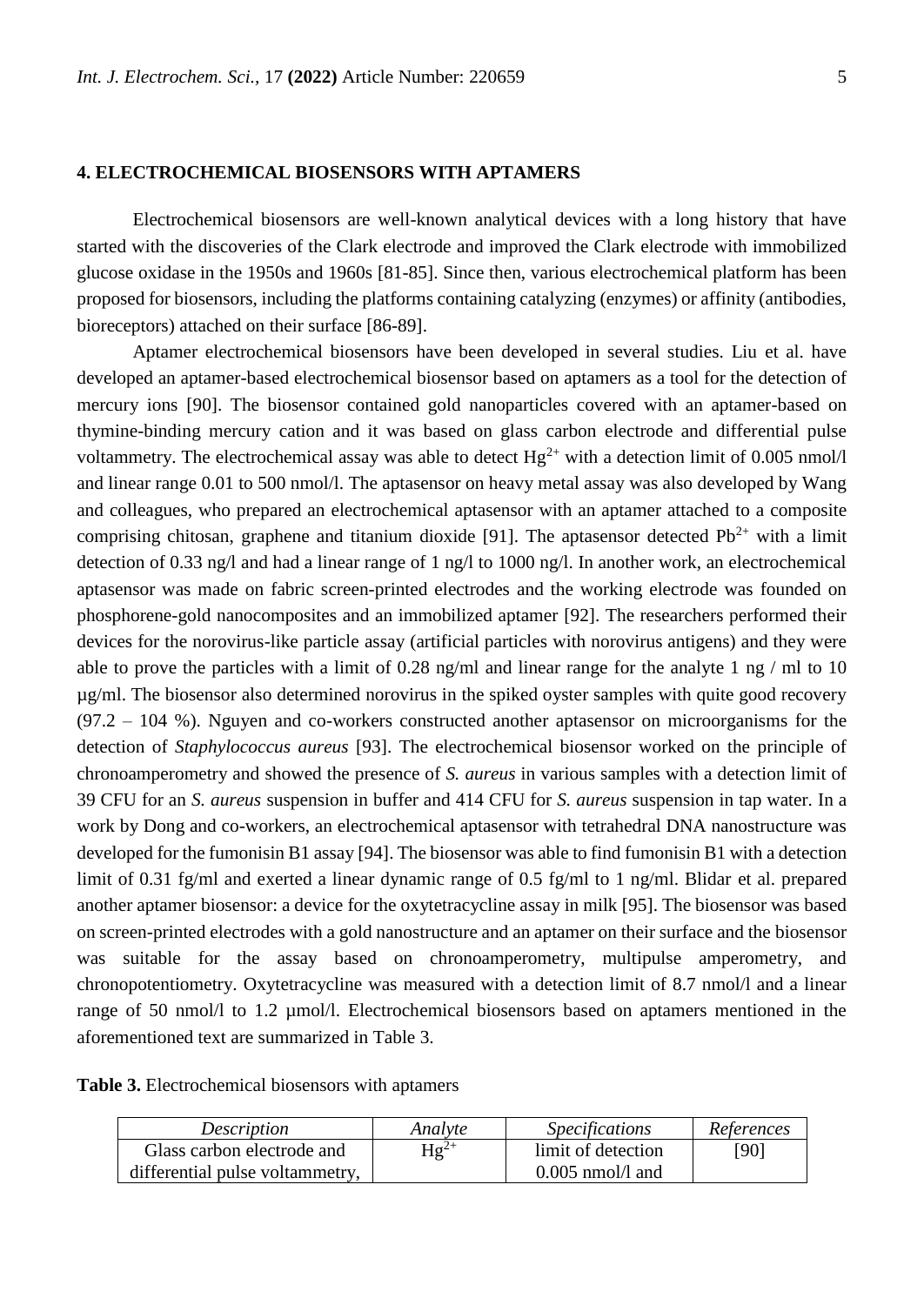| aptamers selectively binding    |                 | linear range $0.01$ to      |        |
|---------------------------------|-----------------|-----------------------------|--------|
| mercury cations were attached   |                 | 500 nmol/l                  |        |
| to gold nanoparticles           |                 |                             |        |
| electrochemical aptasensor with | $Pb^{2+}$       | limit detection 0.33        | [91]   |
| an aptamer attached on a        |                 | ng/l and it had a linear    |        |
| composite comprising chitosan,  |                 | range of 1 ng/l to 1000     |        |
| graphene, and titanium dioxide  |                 | ng/l                        |        |
| Electrochemical aptasensor      | norovirus       |                             | $[92]$ |
| made on screen printed          |                 | limit of detection for      |        |
| electrodes on fabric and the    |                 | norovirus-like              |        |
| working electrode founded on    |                 | particles 0.28 ng/ml        |        |
| phosphorene-gold                |                 | and linear range 1          |        |
| nanocomposites and an           |                 | ng/ml up to 10 $\mu$ g/ml   |        |
| immobilized aptamer             |                 |                             |        |
| Chronoamperometric biosensor    | Staphylococcus  | limit of detection 39       | $[93]$ |
|                                 | aureus          | CFU for a suspension        |        |
|                                 |                 | of S. auresus in buffer     |        |
|                                 |                 | and 414 CFU for S.          |        |
|                                 |                 | <i>aureus</i> suspension in |        |
|                                 |                 | tap water                   |        |
| Electrochemical aptasensor      | fumonisin B1    | limit of detection 0.31     | $[94]$ |
| with tetrahedral DNA            |                 | fg/ml and exerted           |        |
| nanostructure                   |                 | linear dynamic range        |        |
|                                 |                 | $0.5$ fg/ml to 1 ng/ml      |        |
| biosensor based on screen-      | oxytetracycline | limit of detection 8.7      | [95]   |
| printed electrodes with a gold  |                 | nmol/l and a linear         |        |
| nanostructure and an aptamer    |                 | range of 50 nmol/l to       |        |
| on their surface                |                 | $1.2 \mu$ mol/l             |        |

## **5. CONCLUSION**

Aptamers have gained high popularity and applicability since their discovery approximately thirty years ago. Applications in the analysis and construction of electrochemical biosensors are not an exception. Aptamers can be used in the same way as antibodies when a biosensor is constructed and the aptamers represent an alternative to the antibodies. Analytical devices based on aptasensors can have quite decent specifications that make the aptasensors directly competitive with the immunosensors. The aptamers are also suited for mass production by chemical processes. This fact makes aptasensors more suitable for mass production and the contemporary reduction of production costs. On the other hand, every aptasensor expected to be used for a biosensor construction should be carefully checked for specificity and other issues that can reduce their applicability.

## ACKNOWLEDGEMENTS

This work was supported by a Ministry of Defence of the Czech Republic - long-term organization development plan Medical Aspects of Weapons of Mass Destruction II of the Faculty of Military Health Sciences, University of Defence.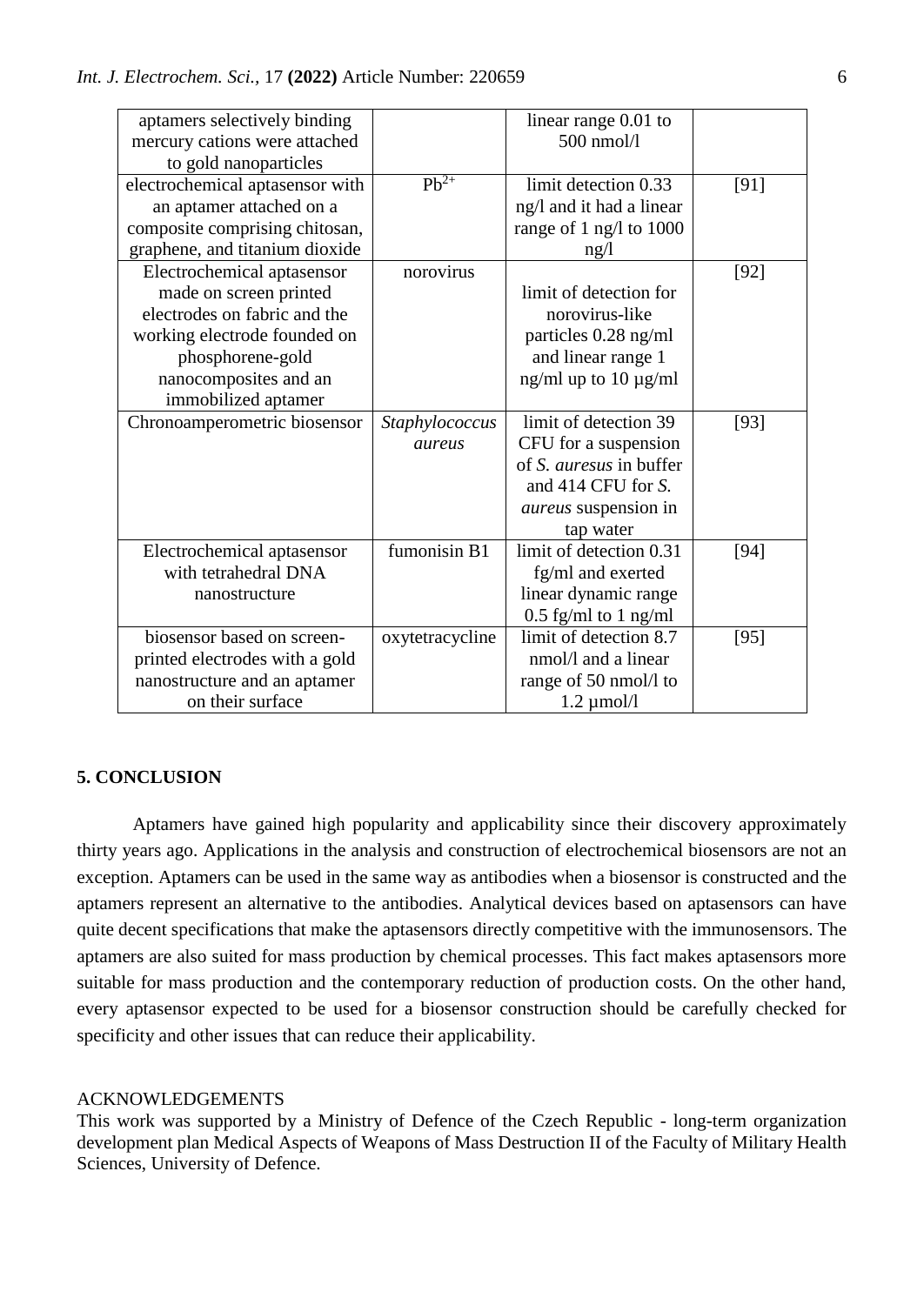#### **References**

- 1. V. Naresh and N. Lee, *Sensors (Basel)*, 21 (2021).
- 2. S. Noh, J. Kim, G. Kim, C. Park, H. Jang, M. Lee and T. Lee, *Sensors (Basel)*, 21 (2021).
- 3. J. Z. Tsai, C. J. Chen, D. T. Shie and J. T. Liu, *Bio-Medical Materials and Engineering*, 24 (2014) 3597.
- 4. Q. Meng, S. Liu, J. Meng, J. Feng, M. Mecklenburg, L. Zhu, L. Zhou, L. Bülow, J. Liu, D. Song, C. Wu and B. Xie, *Biosens. Bioelectron.*, 193 (2021) 113526.
- 5. F. Narita, Z. Wang, H. Kurita, Z. Li, Y. Shi, Y. Jia and C. Soutis, *Adv. Mater.*, 33 (2021) e2005448.
- 6. Q. Gui, T. Lawson, S. Shan, L. Yan and Y. Liu, *Sensors (Basel, Switzerland)*, 17 (2017) 1623.
- 7. G. Rocchitta, A. Spanu, S. Babudieri, G. Latte, G. Madeddu, G. Galleri, S. Nuvoli, P. Bagella, M. I. Demartis, V. Fiore, R. Manetti and P. A. Serra, *Sensors* 16 (2016) 780.
- 8. J. D. Bohbot and S. Vernick, *Biosensors*, 10 (2020) 26.
- 9. J. Wang, *Nucleic Acids Res.*, 28 (2000) 3011.
- 10. Y. L. Zhao, L. Li, X. C. Yan, L. L. Wang, R. Ma, X. Y. Qi, S. Wang and X. Z. Mao, *J. Hazard. Mater.*, 421 (2022) 14.
- 11. A. D. Ghalehno, M. Saeedi, S. R. Bazaz, P. Asadi, M. EbrahimiWarkiani and R. Yazdian-Robati, *Nanomed. J.*, 9 (2022) 24.
- 12. C. P. Kurup, C. Tlili, S. N. A. Zakaria and M. U. Ahmed, *Biointerface Res. Appl. Chem.*, 11 (2021) 14057.
- 13. M. Citartan, S. C. B. Gopinath, J. Tominaga, S. C. Tan and T. H. Tang, *Biosens. Bioelectron.*, 34 (2012) 1.
- 14. Y. Di, P. Wang, C. Y. Li, S. F. Xu, Q. Tian, T. Wu, Y. L. Tian and L. M. Gao, *Front. Med.*, 7 (2020) 15.
- 15. T. K. Sharma, J. G. Bruno and A. Dhiman, *Biotechnol. Adv.*, 35 (2017) 275.
- 16. A. Kruger, A. P. D. Santos, V. de Sa, H. Ulrich and C. Wrenger, *Pharmaceuticals*, 14 (2021) 19.
- 17. T. Yadavalli, I. Volety and D. Shukla, *Pharmaceutics*, 13 (2021) 34.
- 18. C. L. Esposito, S. Catuogno, G. Condorelli, P. Ungaro and V. de Franciscis, *Genes*, 9 (2018) 20.
- 19. P. Sivakumar, S. Kim, H. C. Kang and M. S. Shim, *Wiley Interdiscip. Rev.-Nanomed. Nanobiotechnol.*, 11 (2019) 20.
- 20. S. Nooranian, A. Mohammadinejad, T. Mohajeri, G. Aleyaghoob and R. K. Oskuee, *Biotechnol. Appl. Biochem.* (2022) 18.
- 21. A. D. Ellington and J. W. Szostak, *Nature*, 346 (1990) 818.
- 22. A. D. Ellington and J. W. Szostak, *Nature*, 355 (1992) 850.
- 23. P. Colas, B. Cohen, T. Jessen, I. Grishina, J. McCoy and R. Brent, *Nature*, 380 (1996) 548.
- 24. S. P. Gao, J. M. Guisan and J. Rocha-Martin, *Analytica Chimica Acta*, 1189 (2022) 24.
- 25. J. Kim and M. Park, *Biosensors-Basel*, 11 (2021) 19.
- 26. M. Pohanka, *J. Appl. Biomed.*, 7 (2009) 115.
- 27. R. Peltomaa, R. Barderas, E. Benito-Pena and M. C. Moreno-Bondi, *Anal. Bioanal. Chem.*, 414 (2022) 193.
- 28. A. Pedrioli and A. Oxenius, *Trends Immunol.*, 42 (2021) 1143.
- 29. M. J. Day, *Top. Companion Anim. Med.*, 30 (2015) 128.
- 30. V. Thiviyanathan and D. G. Gorenstein, *Proteomics Clin. Appl.*, 6 (2012) 563.
- 31. S. Arshavsky-Graham, C. Heuer, X. Jiang and E. Segal, *Eng. Life Sci.* (2022) 15.
- 32. M. Pohanka, *Int. J. Electrochem. Sc.*, 12 (2017) 8082.
- 33. S. Umekage and Y. Kikuchi, *J. Biotechnol.*, 139 (2009) 265.
- 34. H. Suzuki, S. Umekage, T. Tanaka and Y. Kikuchi, *J. Biosci. Bioeng.*, 112 (2011) 458.
- 35. Y. Xiong, W. Li, Q. Wen, D. Xu, J. L. Ren and Q. L. Lin, *Food Control*, 135 (2022) 12.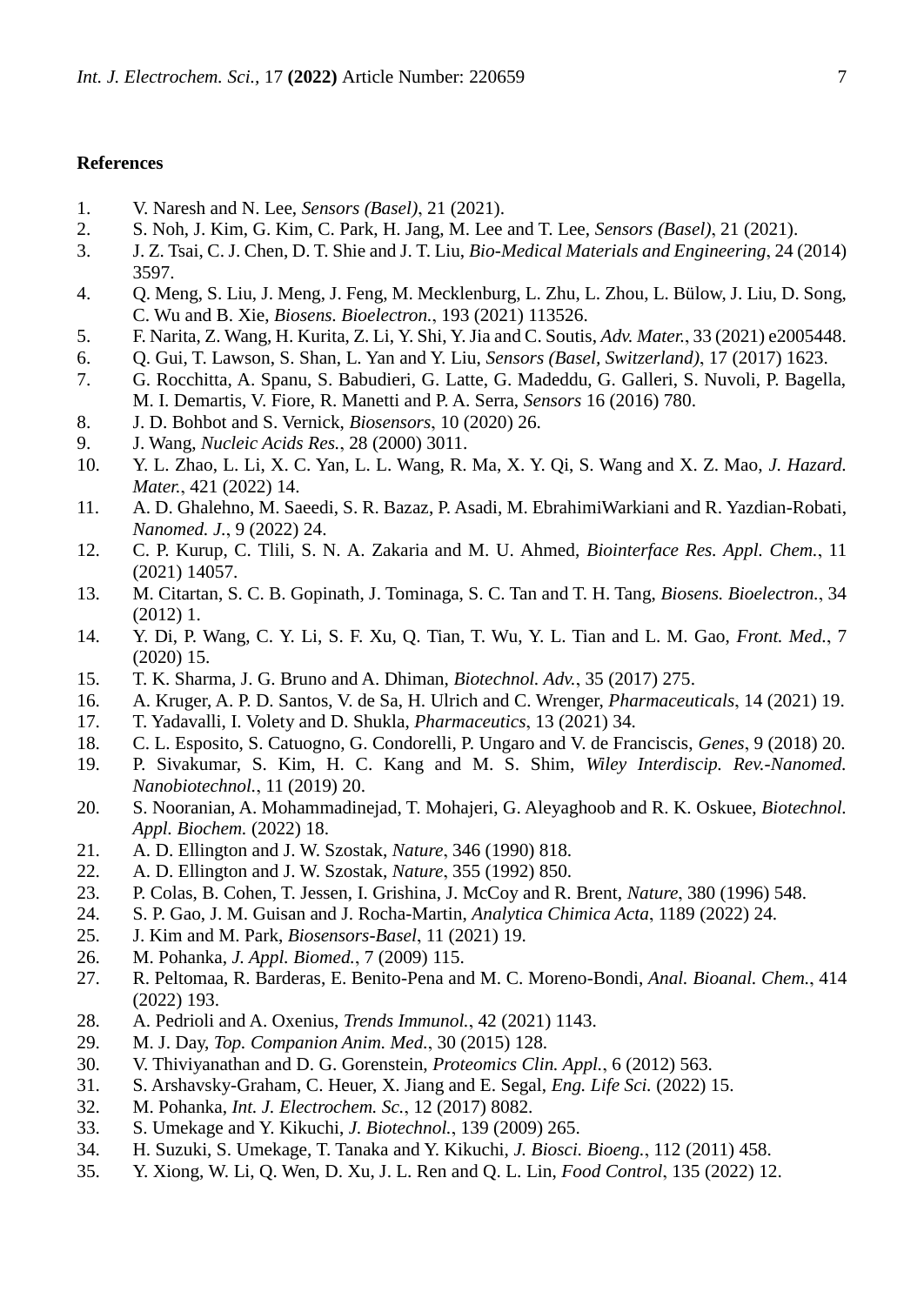- 36. C. M. Serrano, R. Freeman, J. Godbe, J. A. Lewis and S. I. Stupp, *ACS Appl. Bio Mater.*, 2 (2019) 2955.
- 37. K. Germer, M. Leonard and X. Zhang, *Int. J. Biochem. Mol. Biol.*, 4 (2013) 27.
- 38. A. V. Lakhin, V. Z. Tarantul and L. V. Gening, *Acta Naturae*, 5 (2013) 34.
- 39. S. Reverdatto, D. S. Burz and A. Shekhtman, *Curr. Top Med. Chem.*, 15 (2015) 1082.
- 40. M. Jing and M. T. Bowser, *Anal. Chim. Acta.*, 686 (2011) 9.
- 41. M. J. Gong, K. R. Wehmeyer, P. A. Limbach and W. R. Heineman, *Electrophoresis*, 28 (2007) 837.
- 42. Y. B. Guo, K. Li, Y. Gao, S. H. Zhao, M. Shi, J. Li, Z. W. Liu, Z. X. Wang and L. He, *Chemistryselect*, 6 (2021) 5640.
- 43. Y. Liu, G. J. Yang, T. T. Li, Y. Deng, Z. Chen and N. Y. He, *Chin. Chem. Lett.*, 32 (2021) 1957.
- 44. A. Gosai, X. Ma, G. Balasubramanian and P. Shrotriya, *Sci. Rep.*, 6 (2016) 12.
- 45. N. Subramanian, B. Akilandeswari, A. Bhutra, M. Alameen, U. Vetrivel, V. Khetan, R. K. Kanwar, J. R. Kanwar and S. Krishnakumar, *Rsc Advances*, 6 (2016) 32115.
- 46. Y. Peng, L. D. Li, X. J. Mu and L. Guo, *Sens. Actuator B-Chem.*, 177 (2013) 818.
- 47. Y. Chen, *Anal. Methods*, 14 (2022) 86.
- 48. Q. Y. Wei, P. Y. Zhang, H. B. Pu and D. W. Sun, *Food Chem.*, 373 (2022) 10.
- 49. E. Campos-Fernandez, N. O. Alqualo, L. C. M. Garcia, C. C. H. Alves, T. Vieira, D. C. Moreira and V. Alonso-Goulart, *Clin. Biochem.*, 93 (2021) 9.
- 50. D. Basu, S. Chakraborty, R. Pal, T. K. Sharma and S. Sarkar, *Int. J. Mol. Sci.*, 22 (2021) 23.
- 51. A. Sheikh, S. Md and P. Kesharwani, *Biomed. Pharmacother.*, 146 (2022) 20.
- 52. A. Sharma, R. K. Mishra, K. Y. Goud, M. A. Mohamed, S. Kummari, S. Tiwari, Z. H. Li, R. Narayan, L. A. Stanciu and J. L. Marty, *Diagnostics*, 11 (2021) 31.
- 53. E. B. Aydin, M. Aydin and M. K. Sezginturk, *Int. J. Environ. Anal. Chem.*, 100 (2020) 602.
- 54. M. A. Morales and J. M. Halpern, *Bioconjugate Chem.*, 29 (2018) 3231.
- 55. T. Bertok, L. Klukova, A. Sediva, P. Kasak, V. Semak, M. Micusik, M. Omastova, L. Chovanova, M. Vlcek, R. Imrich, A. Vikartovska and J. Tkac, *Anal. Chem.*, 85 (2013) 7324.
- 56. J. Lopez-Tellez, I. Sanchez-Ortega, C. T. Hornung-Leoni, E. M. Santos, J. M. Miranda and J. A. Rodriguez, *Chemosensors*, 8 (2020) 12.
- 57. Y. B. Zhou, Y. Y. Wu, O. Pokholenko, V. Papper, R. S. Marks and T. W. J. Steele, *Anal. Chim. Acta.*, 1061 (2019) 134.
- 58. T. T. Zhao, Q. Chen, Y. L. Wen, X. J. Bian, Q. Tao, G. Liu and J. Yan, *Food Chem.*, 377 (2022) 8.
- 59. P. Etedali, M. Behbahani, H. Mohabatkar and G. Dini, *Aquaculture*, 548 (2022) 9.
- 60. K. Y. He, L. P. Sun, L. Wang, W. Li, G. X. Hu, X. F. Ji, Y. M. Zhang and X. H. Xu, *J. Hazard. Mater.*, 423 (2022) 9.
- 61. H. Y. Cui, H. Lu, J. Yang, Y. Fu, Y. Huang, L. Li and Y. P. Ding, *J. Fluoresc.* (2022) 10.
- 62. D. W. Li, S. Ling, H. S. Wu, Z. Q. Yang and B. Lv, *Sens. Actuator B-Chem.*, 355 (2022) 10.
- 63. J. J. Guo, Y. Li, L. K. Wang, J. Y. Xu, Y. J. Huang, Y. L. Luo, F. Shen, C. Y. Sun and R. Z. Meng, *Anal. Bioanal. Chem.*, 408 (2016) 557.
- 64. Y. F. Dong, W. X. Hu, M. Y. Qian and Y. Wang, *J. Electron. Inf. Technol.*, 42 (2020) 1374.
- 65. K. H. Trinh, U. S. Kadam, S. Rampogu, Y. Cho, K. A. Yang, C. H. Kang, K. W. Lee, K. O. Lee, W. S. Chung and J. C. Hong, *J. Hazard. Mater.*, 427 (2022) 16.
- 66. G. L. Zheng, L. Zhao, D. Y. Yuan, J. Li, G. Yang, D. X. Song, H. Miao, L. J. Shu, X. M. Mo, X. D. Xu, L. Li, X. Song and Y. Y. Zhao, *Biosens. Bioelectron.*, 198 (2022) 10.
- 67. X. Y. Qi, Y. L. Zhao, H. P. Su, L. L. Wang, L. Li, R. Ma, X. C. Yan, J. A. Sun, S. Wang and X. Z. Mao, *Talanta*, 238 (2022) 9.
- 68. A. T. V. Nguyen, B. T. Duong, H. Park and S. J. Yeo, *Biosens. Bioelectron.*, 197 (2022) 10.
- 69. A. Atapour, H. Khajehzadeh, M. Shafie, M. Abbasi, S. Mosleh-Shirazi, S. R. Kasaee and A. M. Amani, *Mater. Today Commun.*, 30 (2022) 20.